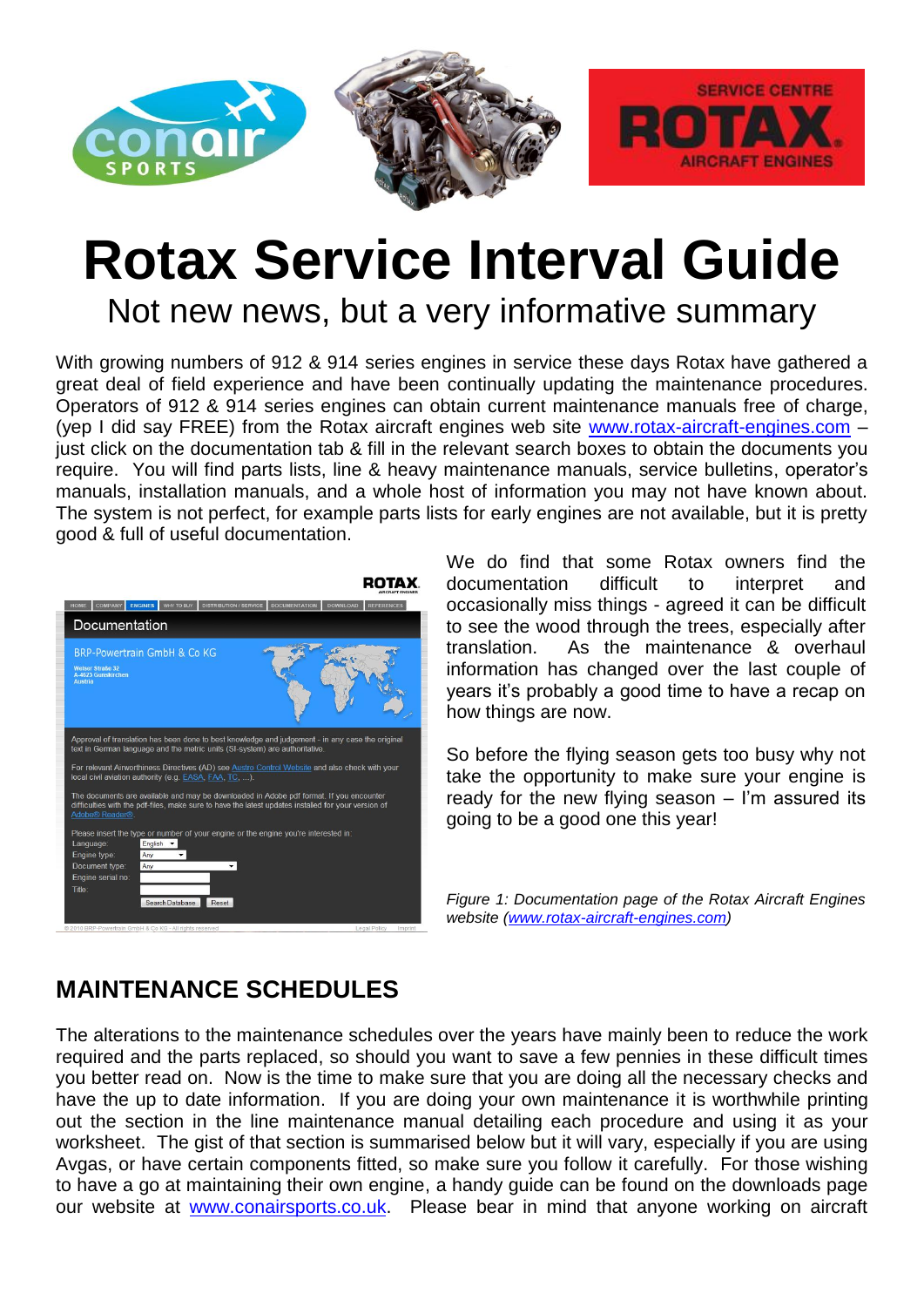engines should only do so if they have undergone type specific training and have the work signed off where necessary.





*Figure 2: Rotax 912 maintenance schedules Figure 3: ConAir guide to servicing 912 engines*

## **SUMMARY OF MAINTENANCE TO BE CARRIED OUT AT EACH SERVICE INTERVAL**

**25Hrs** (first 25hrs). General visual inspection, check magnetic plug, check air filter, check mounting system, pneumatically balance (synchronise) carbs, carb float bowl inspection, check spark plugs, inspect wastegate cable, lubricate wastegate shaft, check fuel filter, measure friction torque, oil change, oil filter change, cut oil filter open and inspected for contamination, alternator belt tension check, ground run, check for compliance with all Rotax Service Bulletins and Service Instructions (again these can be downloaded from the documentation section at [www.rotax-aircraft](http://www.rotax-aircraft-engines.com/)[engines.com](http://www.rotax-aircraft-engines.com/) the search helps identify the necessary bulletins, but there are still a few bugs in the system giving more info than necessary).

**100hrs** (first & every 100hrs or annually). Same as 25hr service above.

**200hrs** (every 200Hrs or every 2 years) 100hr service plus: differential (leak down) compression test, check carburettor rubber sockets (please note that some carburettor rubber sockets are subject to a 50hr inspection - further information can be found in the Rotax Bulletins), strip and inspect carburettors, check spark plug caps and replace spark plugs.

**600hrs** (every 600Hrs) 200hr service plus: complete tear down of all gearboxes that don't have slipper clutches. Inspect slipper (overload) clutch if using Avgas. Note that some older engines were delivered with a 600 hours TBO & they will either need overhauling or some modifications carrying out to upgrade their TBO, see section on Overhaul later on.

**1000hrs** (Every 1000Hrs) 200hr service plus: 914 (115hp) & 912ULS/S (100hp) owners will need to have a complete tear down of the gearbox (slipper clutch version). 914 operators will also need to replace the main electric fuel pump.



*Figure 4: Slipper clutch components showing lead deposits from oil system*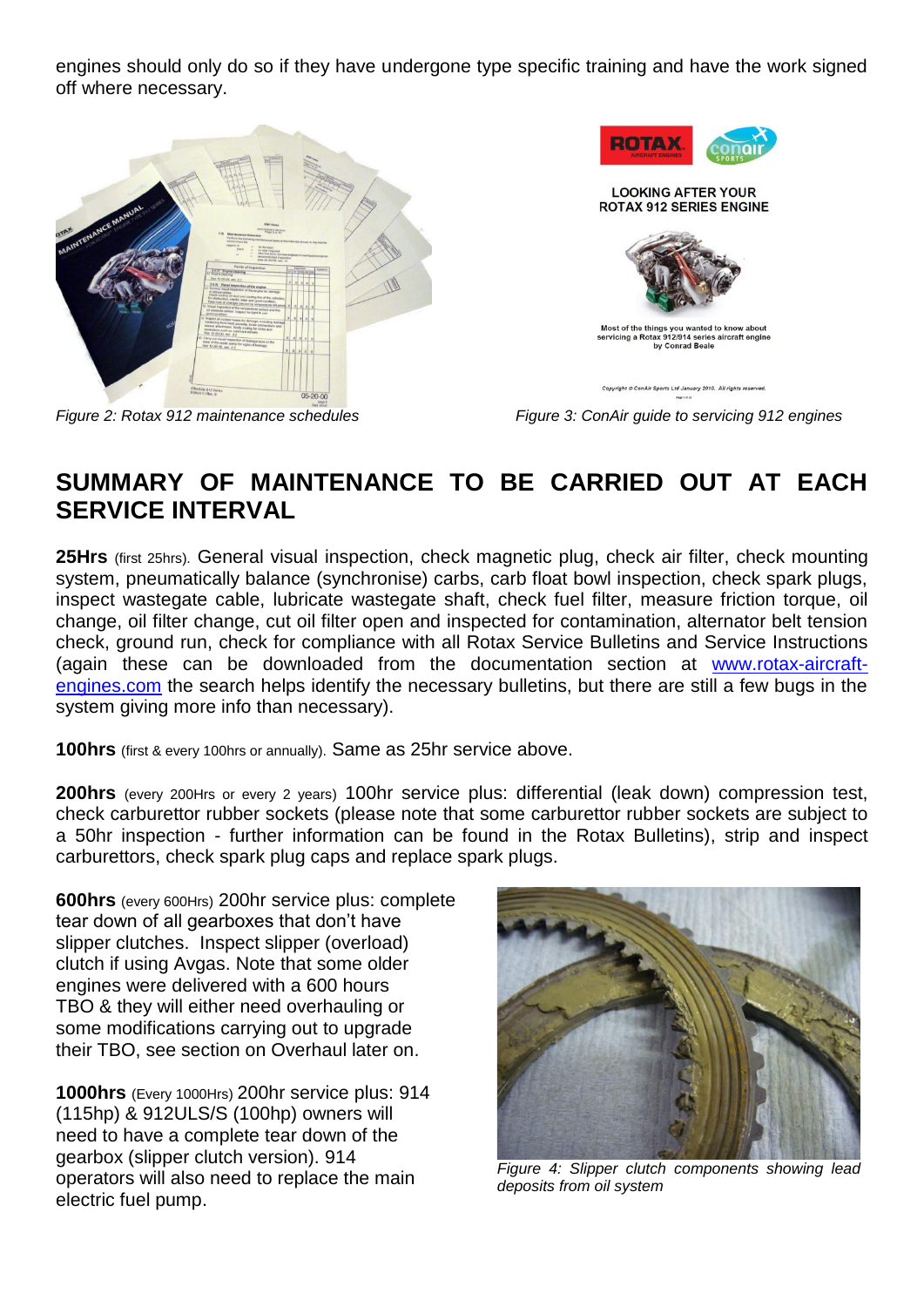**1200hrs** Overhaul required on some older engines, see later section on Overhaul.

**1500hrs** Overhaul required on the majority of engines supplied before 2008, see later section on Overhaul.

**2000hrs** Current maximum TBO for a 912 or 914 series engine, see later section regarding Overhaul.

Some of you may have noticed that there is no mention of a gearbox service for the 912 80hp engine if it has a slipper clutch. That is because there are no service requirements other than checking the friction torque\* up to 2000hrs (with the exception of engines that run on Avgas that require the slipper clutch to be stripped every 600hrs to remove unwanted contamination). At 2000hrs the engine is due for an overhaul, so for those intending to continue on condition it would be worthwhile considering a gearbox teardown at that point.

\*(In the unlikely event the friction torque is out of limits the gearbox will need remedial work)

If you use Avgas for more than 30% of the time then Rotax suggest that the oil, oil filter, spark plugs & gearbox will need a bit more maintenance than if using Unleaded fuels. Rotax reduce the oil change intervals to 50Hrs (if you can, 25hrs wont harm) replace the spark plugs every 100hrs & have the slipper clutch inspected every 600hrs. So using Avgas will see you having to do a bit more maintenance.

Of course don't forget those calendar replacement items such as coolant & rubber components:

- Generally there are three different coolants used. The blue stuff usually needs replacing every 2 years, but the pink stuff is normally lifed at 5 years. The waterless coolant (Evans NPG+) does not need replacing until TBO, but you will need to check with the coolant manufacturer for whatever you are using, & of course make sure when you refill the cooling system that you use the type & ratio specified by the aircraft manufacturer.
- Rubber parts should be replaced every 5 years, a list of the rubber parts to replace can be found in the line maintenance manual.





*Figure 6: Logo of technicians trained under the Rotax Independent Rotax Maintenance Technician training scheme*

If you are not sure, get someone out to service it professionally. The numbers of service engineers who have undergone training on the Rotax engines are growing in an effort to keep you flying safely.

#### **OVERHAUL**

In recent years Rotax have been actively looking at service history and following their positive findings they have been able to extend the Time Between Overhauls (TBO) for the 912, 912S & 914 engines.

*Figure 5: ConAir on site service*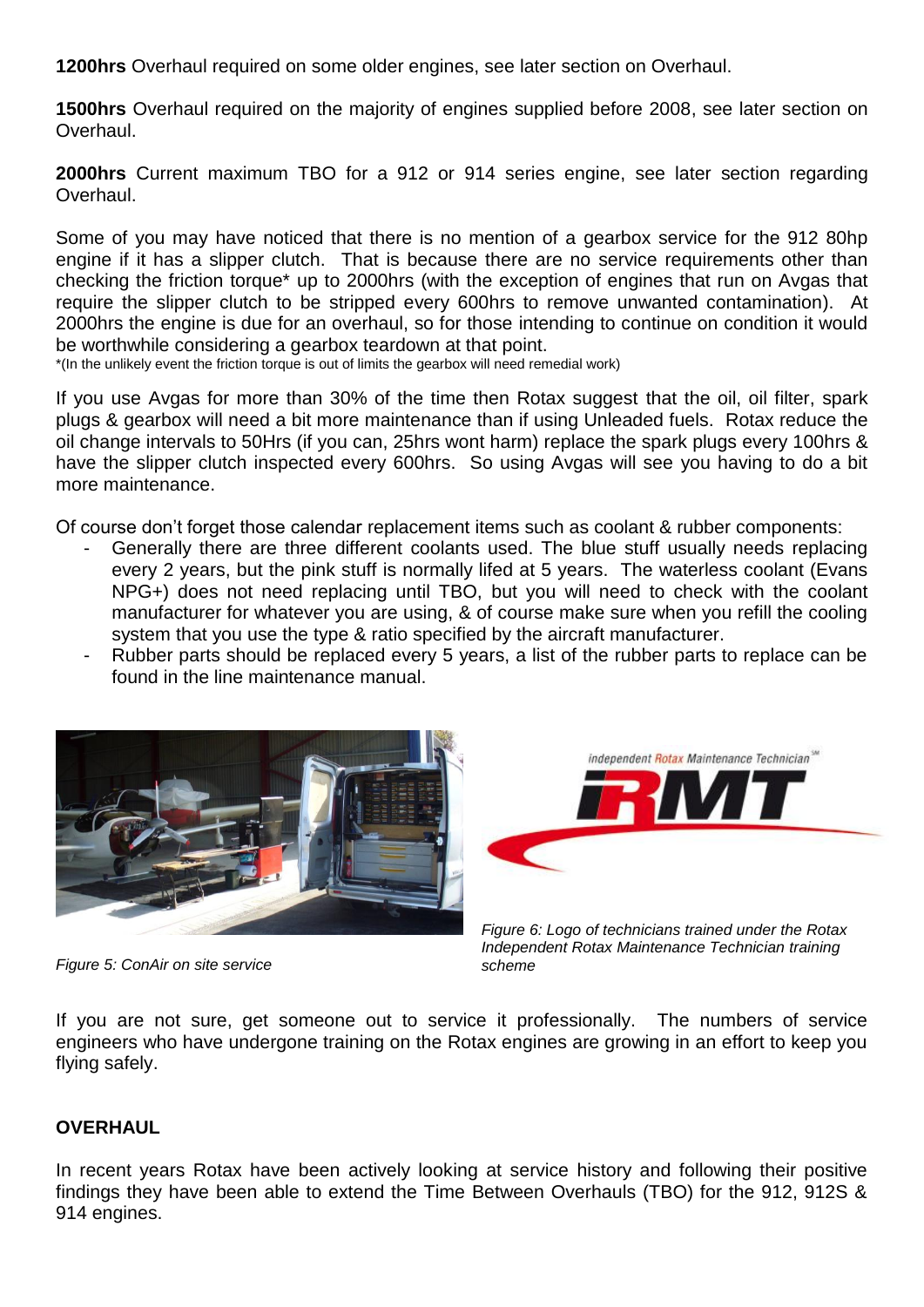Whilst the news of TBO increases are welcome the engine has had to undergo some modifications to make it possible. The current range of 912 & 914 series engines are being shipped with a 2000hr or 15 year TBO. Owners of earlier engines can have their engines upgraded to the current TBO however in some circumstances it may not be worthwhile as some major components will need replacing.

Bulletins on the Rotax web site can be downloaded which provide information regarding the TBO extensions. This however does not stop you having the engine overhauled and resetting the clock, although be aware that you will still have some original items, most notably the expensive electrical items such as SMD electronic ignition modules. To find out the TBO of your engine simply look at the line maintenance manual under the section titled time limits.



| Engine                  | engine affected                               | <b>TBO</b>                                                   |
|-------------------------|-----------------------------------------------|--------------------------------------------------------------|
| <b>Type description</b> | engine S/N                                    | <b>Time Between Overhaul</b>                                 |
| 912A                    | up to and incl. 4,076,191                     | 600 hr. or 10 years,<br>whichever comes first <sup>(1</sup>  |
| 912 A                   | from 4,076.192 up to and<br>incl. 4,410.065   | 1000 hr. or 10 years,<br>whichever comes first (1            |
| 912 A                   | from $4,410.066$ up to and<br>incl. 4.410.471 | 1200 hr. or 10 years,<br>whichever comes first (1            |
| 912 A                   | from 4,410.472 up to and<br>incl. 4,410.856   | 1500 hr. or 12 years.<br>whichever comes first <sup>(1</sup> |
| 912 A                   | from 4.410.857                                | 2000 hr. or 15 years.<br>whichever comes first (1            |
| 912 F                   | up to and incl. 4.412.585                     | 1000 hr. or 10 years,<br>whichever comes first (1            |
| 912 F                   | from 4,412.586 up to and<br>incl. 4.412.816   | 1200 hr. or 10 years,<br>whichever comes first (1            |
| 912F                    | from 4,412.817 up to and<br>incl. 4,412.974   | 1500 hr. or 12 years,<br>whichever comes first (1            |
| 912 F                   | from 4.412.975                                | 2000 hr. or 15 years,<br>whichever comes first (1            |
|                         |                                               |                                                              |
| 912S                    | up to and incl. 4,922,776                     | 1200 hr. or 10 years,<br>whichever comes first (1            |
| 912S                    | from 4,922.777 up to and<br>incl. 4,923.889   | 1500 hr. or 12 years,<br>whichever comes first               |
| 912 S                   | from 4,923.890                                | 2000 hr. or 15 years,<br>whichever comes first (1            |
|                         |                                               |                                                              |
| 912 UL                  | up to and incl. 4,152,666                     | 600 hr. or 10 years,<br>whichever comes first (1             |
| 912 UL                  | from 4,152.667 up to and<br>incl. 4,404.717   | 1200 hr. or 15 years,<br>whichever comes first (1            |
| 912 UL                  | from 4,404.718 up to and<br>incl. 4,409.715   | 1500 hr. or 15 years.<br>whichever comes first (1            |
| 912 UL                  | from 4,409.716                                | 2000 hr. or 15 years,<br>whichever comes first (1            |
|                         |                                               |                                                              |
| <b>912 ULS</b>          | up to and incl. 4,427.532                     | 1200 hr. or 10 years,<br>whichever comes first <sup>(1</sup> |
| 912 ULS                 | from 4,427.533 up to and<br>incl. 6.775.789   | 1500 hr. or 12 years,<br>whichever comes first               |

 *Figure 8: Table of TBO's of Rotax 912 series engines*

We are aware that the Bulletins can sometimes be difficult to interpret and the TBO upgrade is not that clear. Some engines can take advantage of a TBO increase to 2000hrs with as little as £30 of parts & about 15 minutes work. The table on the following page should make it easier to identify which engines can easily be upgraded, and which engines were shipped with the 2000hr TBO.

Engines before those listed in the table will probably require some major parts in order to upgrade the TBO.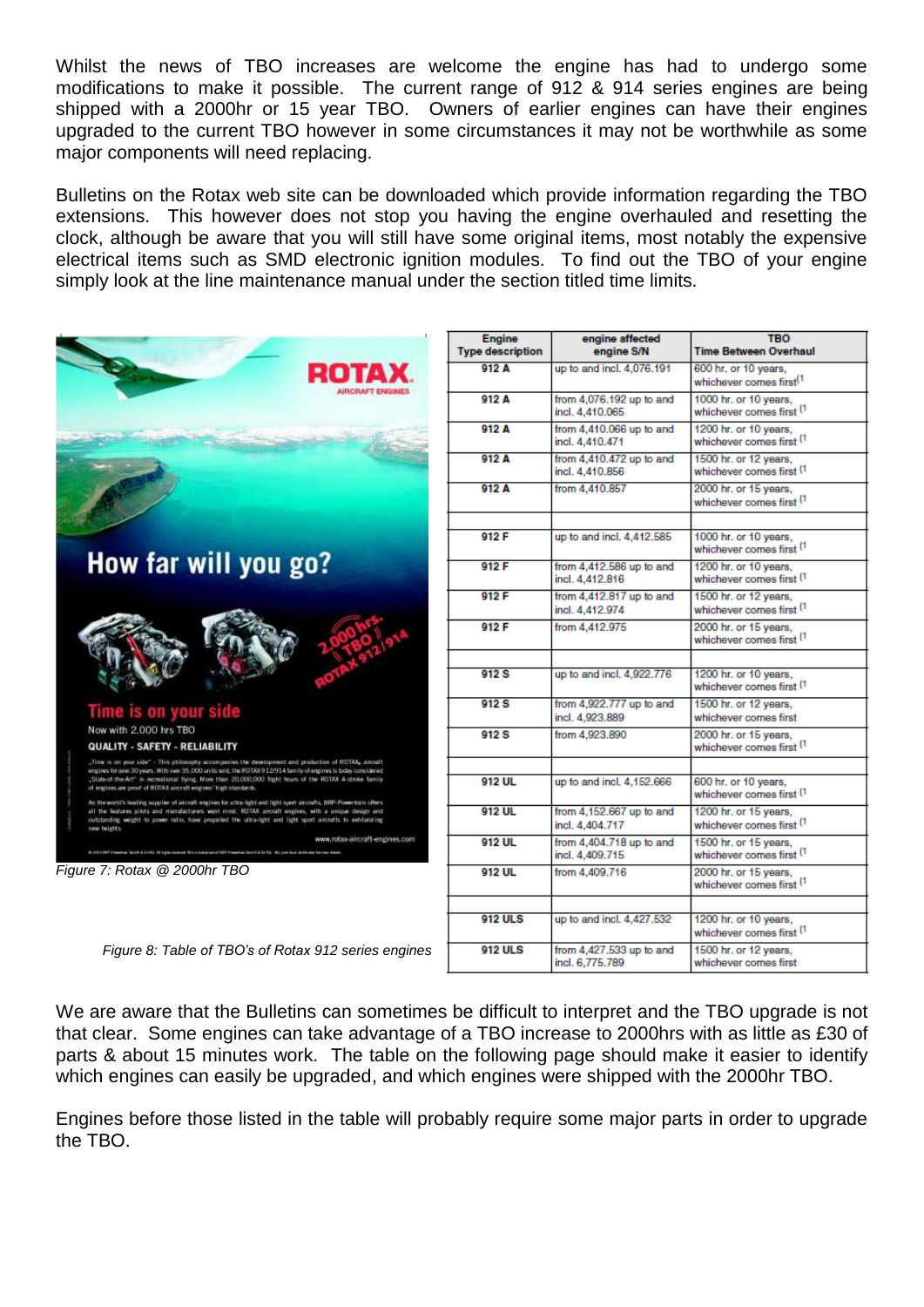| Engine type | Easily upgraded with minor parts | Engines already with 2000Hr TBO |
|-------------|----------------------------------|---------------------------------|
| 912UL       | From serial number 4407860       | From serial number 4409716      |
| 912A        | From serial number 4410690       | From serial number 4410857      |
| 912F        | From serial number 4412915       | From serial number 4412975      |
| 912ULS      | From serial number 5646660       | From serial number 6775790      |
| 912ULSFR    | From serial number 4430311       | From serial number 6775790      |
| 912S        | From serial number 4423309       | From serial number 4923890      |
| 914UL       | From serial number 4419316       | From serial number 6773779      |
| 914F        | From serial number 4420607       | From serial number 4420909      |

*Figure 9: Table of upgrade information for 912 & 914 series engines*

#### **OIL LEVEL CHECK**

There seems to be a little bit of confusion regarding the oil level check. An oil level check can only be carried out when all the oil is in the oil tank. Now depending on the location of the tank it is possible for some of the oil to syphon into the crankcase, in fact in some installations the oil tank is so high ALL the oil can syphon into the engine and ends up in the crankcase when the engine is sat unused. Therefore, you **MUST** "gurgle" the engine prior to carrying out an oil level check.

It might help if I briefly explain the oil system. Oil is supplied to the engine from a remote oil tank. A pump on the engine actually sucks the oil from the tank and then pressure feeds it to the bearings in the engine. After the oil has circulated around the bearings in the engine it drops into the bottom of the crankcase. During every compression cycle a small amount of air escapes past the piston rings into the crankcase. This pressurises the crankcase very slightly. The pressure in the crankcase pushes the oil in the bottom of the crankcase back to the oil tank. When the last bit



*Figure 10: Checking the oil* Figure 11: The oil system

of oil is pushed out of the crankcase air follows it out which makes the distinctive Rotax "Burp" (bit like getting to the end of a drink when using a straw), this is known as "gurgling" the engine. The gurgle noise can only be heard with the oil tank cap removed.

Helpful hint - when trying to gurgle your 912 or 914 series engine try turning the prop very slowly (and if possible pause at each compression point). By pausing, you will allow the air you have compressed in the cylinder to leak past the piston rings into the crankcase and in turn this will